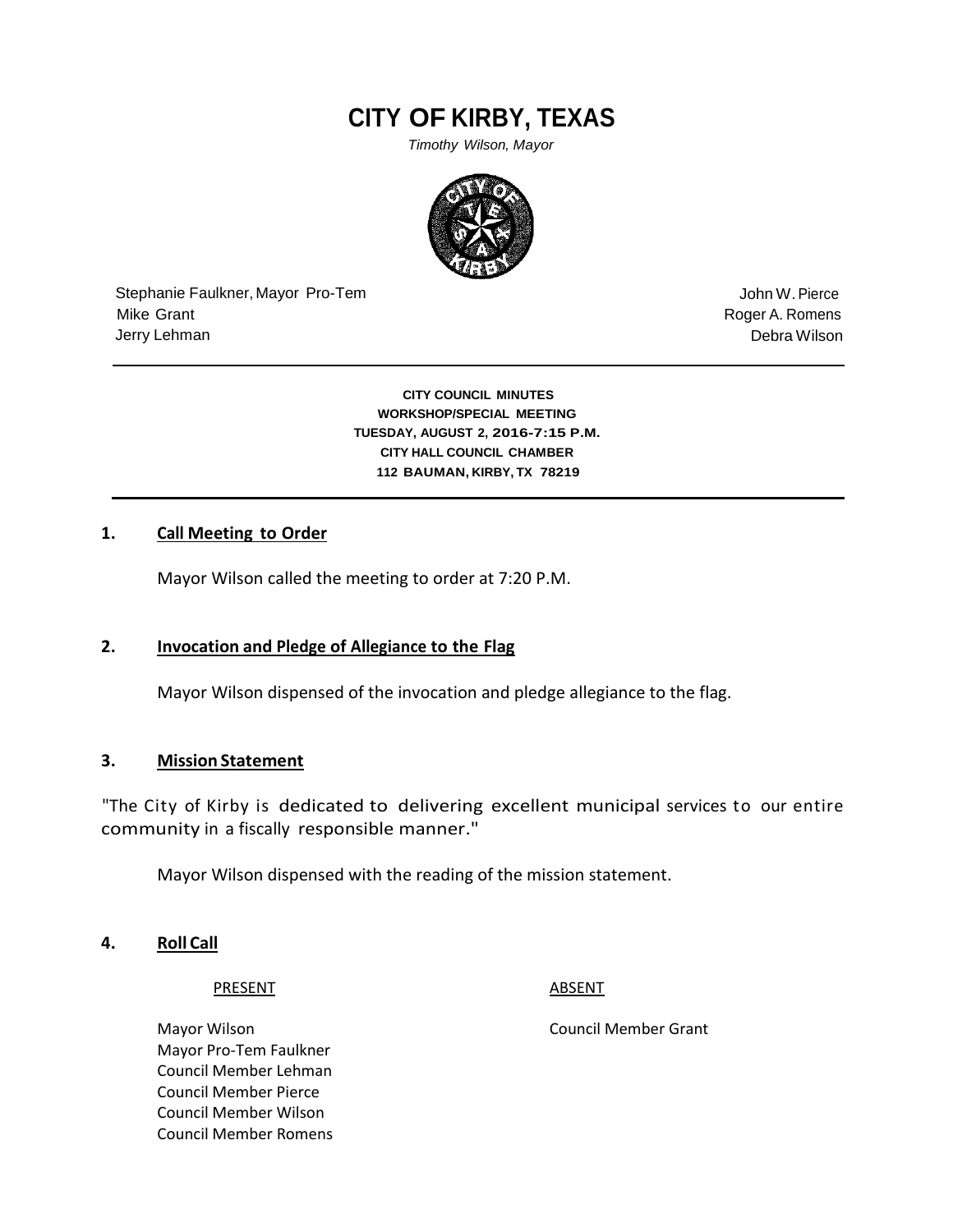#### **5. Citizen Participation**

There were not any citizens signed up to participate.

#### **6. Budget Workshop**

#### a. Discussion And Direction Of The Proposed Budget For Fiscal Year 2016-2017

Tina Ynfante, Finance Director, identified the changes to the proposed budget for Fiscal Year 2016-2017 that Council requested at their last meeting. We are waiting for additional costs for various projects, and those figures will be included when they are submitted.

Council discussed using a portion of the property on Binz Engleman as a storage area for recreational vehicles and boats for our residents.

### **7. Discussion and Possible Action Items**

### a. Discussion And Possible Action On A Proposed 2016 Property Tax Rate

City Manager Vernon presented the proposed 2016 Property Tax Rate information. Staff did not recommend the rollback rate. The Rollback Rate – 0.713834, Effective Tax Rate – 0.6665660 and staff is recommending continuing with the Proposed Tax Rate – 0.729376.

After the discussion on the proposed property tax rate, Council Member Wilson moved to accept the Proposed Tax Rate 0.72936; seconded by Mayor Pro-Tem Faulkner. With a  $6 - 0$  vote the motion carried.

AYES – 6 Nayes - 0

#### **8. Requests and Announcements**

a. Requests By Mayor And Council Members For Items To Be Placed On Future City Council Agendas And Announcements On City Events/Community Interests

Council Member Wilson asked to place the swimming pool on the next agenda.

Mayor Pro-Tem Faulkner asked that Public Works Director, Roger Aguillon, present the process for spraying mosquitos showing that the City is proactive.

Mayor Wilson asked to place the renewal of the ESD 11 contract on the next agenda.